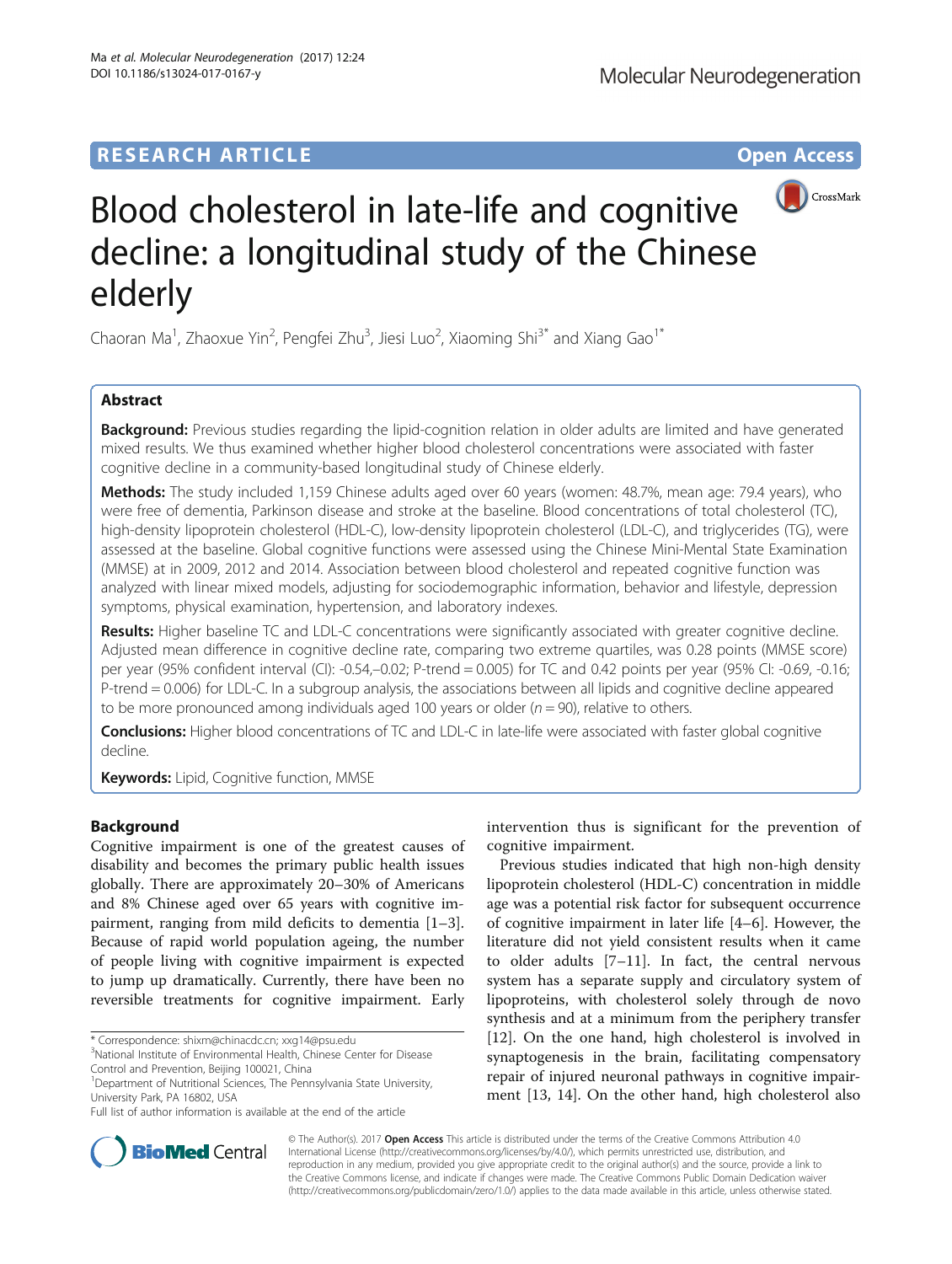plays a role in the accumulation of amyloid beta peptides, which accelerates the development of cognitive impairment [[12](#page-7-0)]. However, those contradictory results in older adults may also lie in confounding factors when blood lipids and cognitive function were assessed. For example, individuals with high lipid concentrations were more likely to use of statins, which were suggested to be neuroprotective against cognitive dysfunction [[15](#page-7-0)–[18](#page-7-0)]. Previous studies were dominantly based on US or other high-income countries. According to the report from US Centers for Disease Control and Prevention, cholesterollowering medication (primarily statins) use increased with age, up to 48% of adults aged 75 and over [\[19](#page-7-0)]. Based on the new guidelines released by the American College of Cardiology (ACC) and the American Heart Association (AHA), a third of adults in the U.S. have been recommended to use statins, without lipidcognition relation taken into account [[20\]](#page-7-0). In this context it is of significance to understand the association between lipid profiles and cognitive function. Because only 0.4% of Chinese adults living in rural areas in China used statins, as suggested by a national survey between 2005 and 2009 [[21, 22](#page-7-0)], Chinese rural areas would be an excellent setting for studying this important research question. In addition, although the risk of cognitive impairment increases with age, there has been only few studies concerning the oldest-old and there still have been no longitudinal data of a Chinese oldest old population.

In the current study, we examined whether higher blood cholesterol concentrations were associated with faster cognitive decline in a community-based longitudinal study of Chinese elderly living in rural areas.

# Methods

# Study population

This longitudinal study based on participants aged over 60 years in the Chinese Longitudinal Healthy Longevity Survey (CLHLS), an ongoing community-based study in seven longevity areas in China. CLHLS was established in half of the counties and cities in 22 of China's 31 provinces in 1998, and then was conducted in years of 2000, 2002, 2005, 2009, 2012 and 2014 [[23\]](#page-7-0). Since the wave of 2009, in-depth study has been conducted in the eight longevity areas [[24](#page-7-0)], which included cognitive function, laboratory assessment, the questionnaire assessment, physical examination and anthropometric measurement.

Of 3163 potential participants aged 60 years and over, we excluded 91 people with dementia, Parkinson disease and stroke based on questionnaire, and 127 people with unreliable body mass index (BMI) (BMI < 10 or BMI > 60). We also excluded 654 participants with a Mini-Mental State Examination (MMSE) score of less than or

equal to 10 because cognitive function was too impaired to be able to complete the cognitive tests or questionnaires, leaving 2,291 eligible participants. There were 1,056 participants who died during the follow-up or loss of follow-up, and 76 people with incomplete covariate information, leaving 1,159 individuals with at least two cognitive tests during the follow-up for the current analysis. Specifically, 390 participants participated cognitive test in 2009, 1,116 participants participated cognitive test in 2012, and 1072 participants participated the test in 2014. Compared with those eligible participants, individuals who died or lost to follow up, had an older age, higher percentage of women, less years of education, lower BMI, blood total cholesterol (TC), low density lipoprotein cholesterol (LDL-C) and MMSE scores at the baseline ( $P < 0.05$  for all). The study was approved by the Institutional Review Board of Peking University, China. Informed consent was obtained from the participants or their representatives.

## Assessment of lipid profile

At the baseline, 12-h overnight fasting plasma TC, LDL-C, HDL-C, and triglyceride (TG) were measured by an Automatic Biochemistry Analyzer (Hitachi 7180, Japan), using commercially available diagnostic kits (Roche Diagnostic, Mannheim, Germany) in the central clinical lab at Capital Medical University in Beijing. TC and TG concentrations were both measured by standard enzymatic methods (CHOD-PAP and GPO-PAP; Roche Diagnostics). HDL-C was measured by a direct method, and LDL-C was determined by the Friedewald formula  $(LDL-C = TC - HDL-C - TG/2.17$  (in mmol/L)).  $LDL-C$ plays a role in forming plaque, a thick, hard deposit that can clog arteries and make them less flexible, i.e., atherosclerosis. Less than 3.37 mmol/L of LDL-C concentration is considered normal. TG is used to store excess energy as another type of fate and high levels of TG are associated with atherosclerosis. The normal range of TG concentration is less than 1.70 mmol/L. HDL-C helps remove LDL-C from the arteries, and higher than 1.55 mmol/L of HDL-C concentration is the normal expected level. As a combination of LDL-C, TG and HDL-C, high concentrations of TC is also an atherogenic marker. The desirable concentration of TC is less than 5.18 mmol/L.

# Assessment of cognitive function

Global cognitive functions were assessed at 2009, 2012 and 2014, using the validated Chinese version of MMSE, which was culturally translated into Chinese language on the basis of the international standard of MMSE questionnaire [\[25](#page-7-0)]. MMSE scores ranged from 0 to 30, with the indication that higher scores reflect better cognitive function.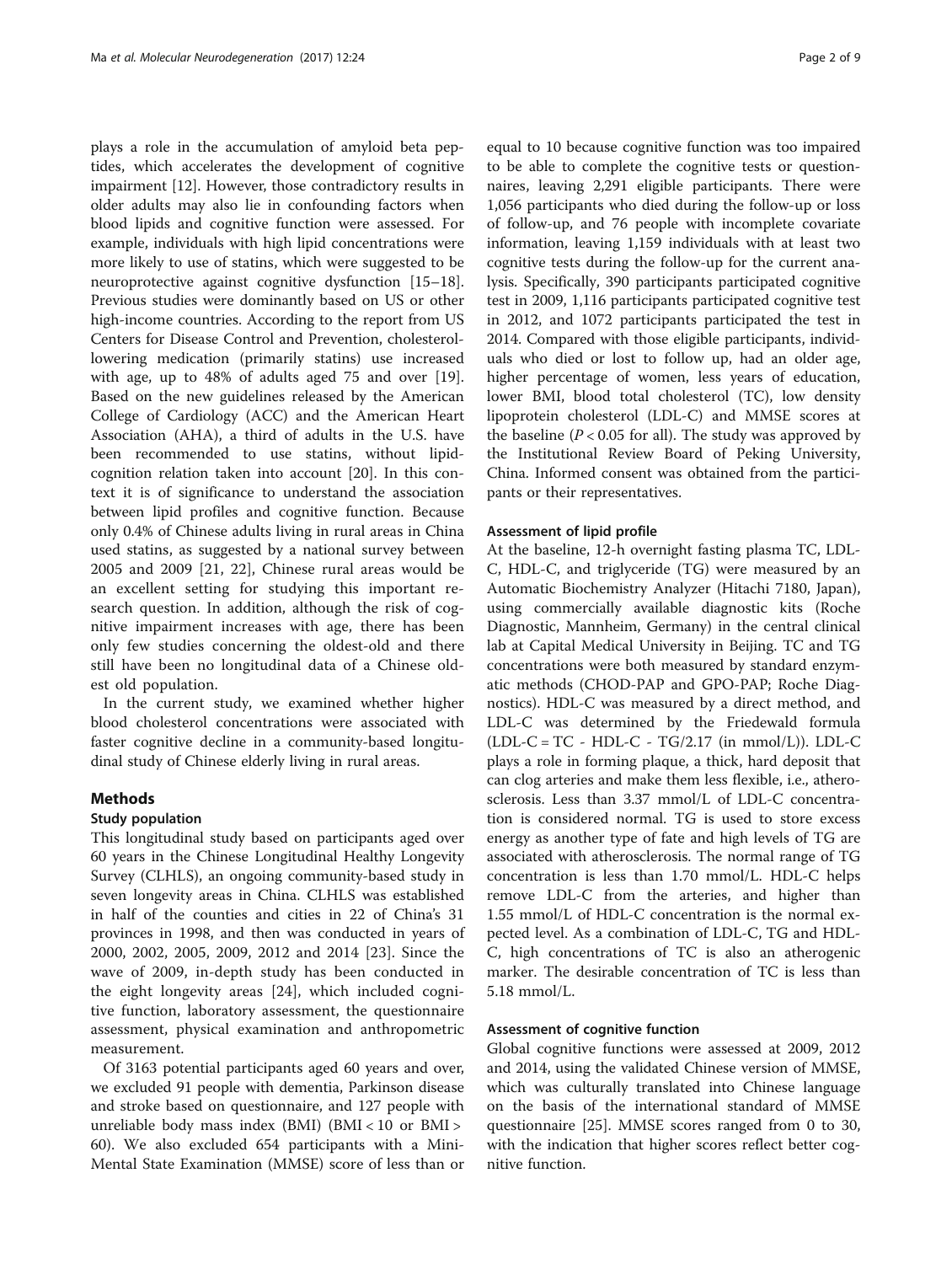# Assessment of potential covariates

Potential covariates included sociodemographic information (age, sex, and education levels), behavior and lifestyle (smoking status, alcohol intake, and physical activity), depression symptoms, physical examination (BMI, and waist circumference), hypertension, and laboratory indexes (plasma glucose, C-reactive protein and uric acid). Among the above data, sociodemographic information, behavior and lifestyle and depression symptoms were collected at baseline via questionnaires, Weight and height were measured by trained medical personnel. BMI was calculated as body weight (kg) divided by the square of height  $(m^2)$ . The waist circumference was measured to the nearest 0.1 cm at the midpoint between the bottom of the rib cage and the top of the iliac crest at the end of exhalation. Systolic and diastolic blood pressures were measured twice from the seated position using a mercury sphygmomanometer. The average of the two readings was used for analysis. Plasma glucose and uric acid were assessed together with the lipid profile by an Automatic Biochemistry Analyzer (Hitachi 7180, Japan), using commercially available diagnostic kits (Roche Diagnostic, Mannheim, Germany).

#### Statistical analyses

To evaluate the relation of blood lipid profile to cognition we examined mean performance at each assessment using linear mixed models (which permits examination of each time point, taking into account lipid profile status at baseline and an interaction between lipid profile status and time). We considered a number of potential confounders for inclusion in each model: model 1 was adjusted for sociodemographic information; model 2 was adjusted for sociodemographic information, behavior and lifestyle; model 3 was adjusted for all the covariates stated before. Education was categorized as illiteracy, 1– 6 years or ≥6 years. Smoking status was categorized as non-smoker and smoker (0, 0.7–20.4, 20.5–44.4, or 44.5–220 pack-year). Alcohol intake was categorized as non-drinker and drinker (0, 0.4–2.11, 2.12–4.67, or 4.68–67.7 servings/d). BMI was categorized by 17.5, 17.5–23.0, 23.0–27.9, or ≥28.0 kg/m<sup>2</sup>. Waist circumference was categorized by 50–73, 74–80, 81–88, or 89– 155 cm. Plasma glucose was categorized by 0.15–3.93, 3.94–4.68, 4.69–5.41, or 5.42–36.04 mmol/L. C-reactive protein was categorized by <1, 1–2.9, or  $\geq$ 3 mg/L. Uric acid was categorized by <240, 240–360, or  $\geq 360$  for women, and <240, 240–420, or  $\geq$ 420  $\mu$ mol/L for men. Physical activity, depression symptoms and hypertension were classified as yes or no. The estimate for the effect of "lipid profile status" reflected the cross-sectional impact of the lipid profile status on cognitive function at baseline and was presented as the "cross-sectional

effect." The estimate for the effect of "time" reflected the annual change in cognitive function and was presented as "change over time." The estimate for "interaction" of the lipid profile status and time reflected the additional annual impact of the lipid profile status on cognitive function and was presented as "additional annual effect." We examined linear trends across quartiles of a given lipid using a continuous variable in which participants in a given category were assigned the median value.

Given the possibility that age (60–79 y, 80–99 y, and  $100+$  y) and sex at baseline could modify the association between lipid profile and cognitive decline, interaction terms for these variables and lipid profile were evaluated, and subgroup analyses by these variables were further conducted. All statistical analyses were conducted using SAS version 9.4 (SAS Institute, Inc, Cary, NC). Formal hypothesis testing will be 2-sided with a significant level of 0.05.

# Results

Of 1,159 participants, 48.7% were women. The mean age was 79.4 years (ranged 60–112 y) and the mean education years was two years (ranged 0–19 years). Compared with those with a lower TC concentration, participants with a higher TC concentration had an older age, a higher percentage of women and hypertension, a higher BMI, blood uric acid and LDL-C concentration, and a larger waist circumference  $(P < 0.05)$  (Table [1\)](#page-3-0). No differences were observed with other covariates.

Higher concentrations of TC and LDL-C were associated with faster decline in the MMSE score over time (Table [2\)](#page-4-0). Adjusted mean difference in annual cognitive decline rate, comparing two extreme quartiles, was -0.28 points (95% confidence interval (CI): -0.54, -0.02; P trend =  $0.005$ ) for TC and  $-0.42$  points (95% CI:  $-0.69$ ,  $-0.16$ ; P trend  $= 0.006$ ) for LDL-C. The magnitudes were equivalent to 2.0- and 3.0-year ageing observed in the current study, respectively. In contrast, we did not observe significant relations between HDL-C/TG concentrations and cognitive decline (P trend > 0.05 for both).

We did not find any significant interaction between age, sex, and cognitive decline (P for interaction >0.05 for all; Figs. [1](#page-6-0) and [2](#page-6-0)). However, in a subgroup analysis, the associations between all lipids and cognitive decline appeared to be more pronounced among individuals aged [1](#page-6-0)00 years or older ( $n = 90$ ), relative to others (Fig. 1 & Additional file [1](#page-7-0)).

## **Discussion**

In this community-based longitudinal study of over 1,100 Chinese older adults living in rural area, we observed that higher blood concentrations of TC and LDL-C were associated with faster cognitive decline, independent of numerous potential co-determinants of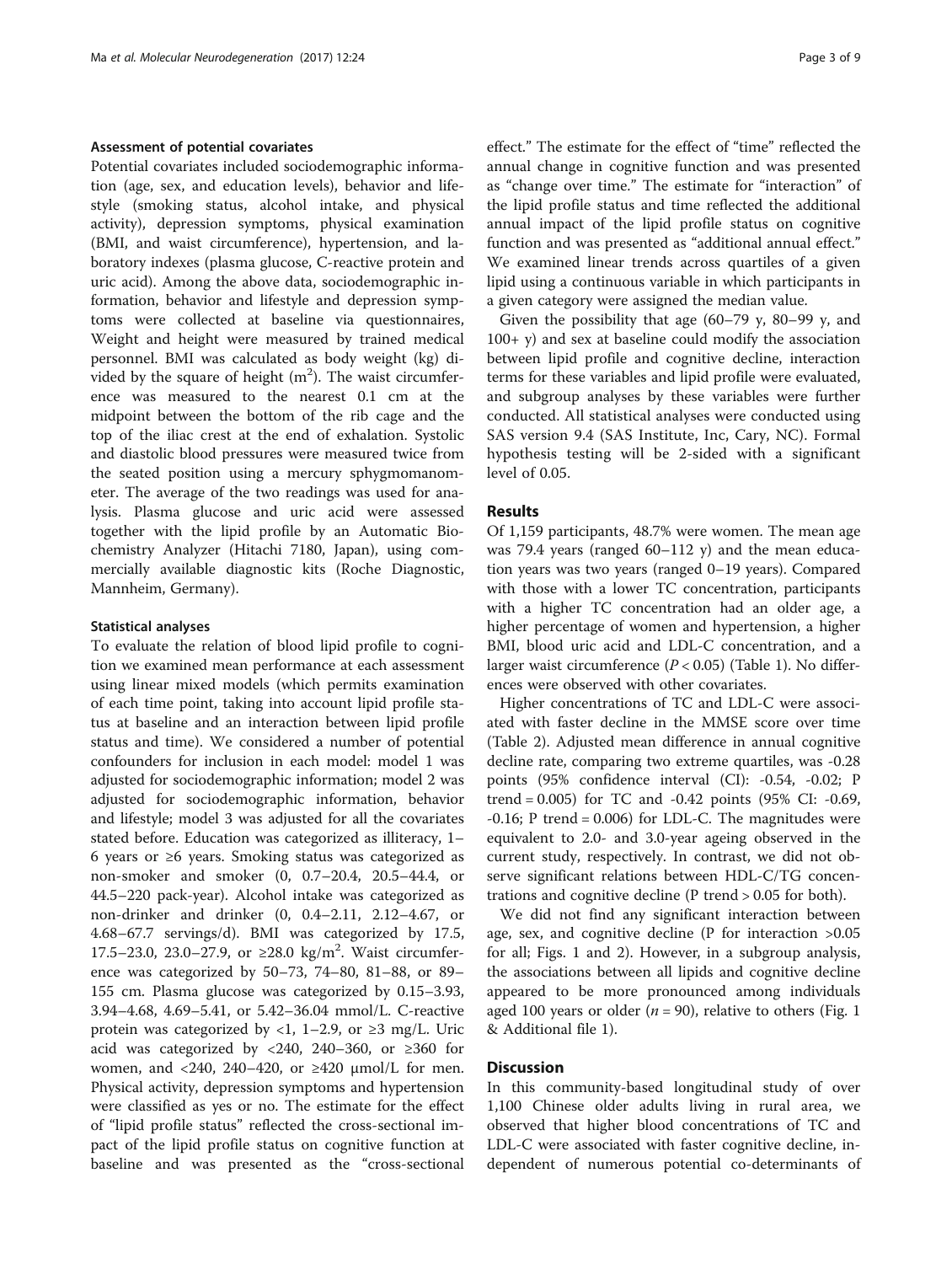|                                    | Quartile 1           | Ouartile 2       | Quartile 3       | Quartile 4       | P trend <sup>b</sup> |
|------------------------------------|----------------------|------------------|------------------|------------------|----------------------|
|                                    | $0.35 - 3.46$ mmol/L | 3.47-4.14 mmol/L | 4.15-4.84 mmol/L | 4.85-8.79 mmol/L |                      |
| No.                                | 290                  | 287              | 293              | 289              |                      |
| Age, y                             | 78.4 (0.64)          | 79.0 (0.63)      | 80.4 (0.64)      | 80.0 (0.64)      | 0.03                 |
| Women, %                           | 39.3                 | 37.3             | 56.7             | 61.3             | < 0.001              |
| Education, y                       | 2.34(0.18)           | 2.46(0.18)       | 2.29(0.18)       | 2.81(0.19)       | 0.14                 |
| Smoking status, pack-year          | 8.59 (1.12)          | 8.87(1.14)       | 7.59(1.11)       | 10.98 (1.13)     | 0.25                 |
| Alcohol intake, servings/d         | 0.98(0.47)           | 1.99(0.48)       | 1.83(0.47)       | 1.58(0.48)       | 0.45                 |
| Physical activity, %               | 21.1                 | 19.5             | 20.1             | 23.7             | 0.84                 |
| Depression symptoms, %             | 7.0                  | 6.9              | 5.6              | 6.9              | 0.23                 |
| Body mass index, kg/m <sup>2</sup> | 21.0(0.22)           | 21.6(0.22)       | 21.6(0.22)       | 22.5 (0.22)      | < 0.001              |
| Waist circumference, cm            | 80.2(0.63)           | 79.6 (0.64)      | 81.4 (0.63)      | 83.5 (0.63)      | < 0.001              |
| Hypertension, %                    | 49.7                 | 55.4             | 61.4             | 59.2             | 0.02                 |
| LDL-C, mmol/L                      | 1.66(0.03)           | 2.11(0.03)       | 2.59(0.03)       | 3.45(0.03)       | < 0.001              |
| Glucose, mmol/L                    | 5.10(0.13)           | 4.71(0.13)       | 4.99 (0.13)      | 4.88(0.13)       | 0.51                 |
| Uric acids, µmol/L                 | 272.5 (4.90)         | 278.2 (4.94)     | 284.1 (4.87)     | 299.9 (4.94)     | < 0.001              |

<span id="page-3-0"></span>Table 1 Characteristics by quartile of baseline total cholesterol<sup>a</sup>

<sup>a</sup>Values are mean (standard error) adjusted for age and sex

<sup>b</sup>Adjusted for age and sex

decline, including diabetes, hypertension, and blood uric acids concentration.

Consistent with our findings, one 7-year longitudinal study with 6,855 French participants (mean age = 74 y) showed that higher TC and LDL-C concentrations in men were associated with a higher risk of cognitive decline over time [[7\]](#page-7-0). Similar results were observed in another longitudinal study of 1037 US postmenopausal women with 4 years of follow-up (mean age = 71 y), reporting that individuals with decrement of TC over time was associated with lower odds of impairment [\[8](#page-7-0)]. In contrast, there have been a few US-based studies reporting that total serum cholesterol concentrations in subjects older than 65 years were not associated with the incidence of dementia during follow-up [[10, 11](#page-7-0)]. Given that participants in those longitudinal studies were all Caucasians, racial and ethnic differences might account for the result discrepancies. Further, the cholesterol-lowering medication (primarily statins) use was up to 66.5% in high-income countries [[22\]](#page-7-0), while the using rate in China was only 1.7% throughout the country, much less in the rural areas (0.4%) [\[21](#page-7-0), [22](#page-7-0)]. Consistently, in another national survey in China based on 23,129 Chinese adults aged 30-79 years with cardiovascular disease, only 1.4% of participants used statins during 2004–08; the prevalence of statin use was significantly lower among those with lower education and household income, relative to their counterparts [\[26](#page-8-0)]. In this context, we speculate that the different results observed in our studies and some previous studied conducted in high-income counties could be partially

explained by statin use. However, there have been no longitudinal studies, to our knowledge, on the lipidcognition relation in general population, stratified by statin use.

We also found that the lipid-cognition association was more pronounced in individuals aged 100 years or older, relative to others. This could be due to the faster cognitive decline rate in this age group, relative to their younger counterparts. However, significant association between lipid and cognitive function was not observed in a previous cross-sectional study conducted in centenarians [[27\]](#page-8-0). One possible explanation for this discrepancy may be the current study's longer follow up period, which may have better captured cognitive trajectories. It is also possible that cardiovascular events due to the low prevalence of statin use could lead to cognitive decline. However, the interaction between age and cholesterol concentrations was not significant in the current study, which was probably due to the small number in centenarian group ( $n = 90$ ). We cannot exclude the possibility of chance finding.

Some possible biological mechanisms may explain the observed association between high cholesterol concentrations and faster cognitive decline in the current study. Compared to cholesterol of the periphery with de novo synthesis and provided by diet half and half, brain cholesterol is stable, with the major input solely through de novo synthesis locally rather than transfer from the periphery. Therefore, the central nervous system contains its own supple of lipoproteins [[12\]](#page-7-0). Brain cholesterol has been implicated to play a role in altering the degradation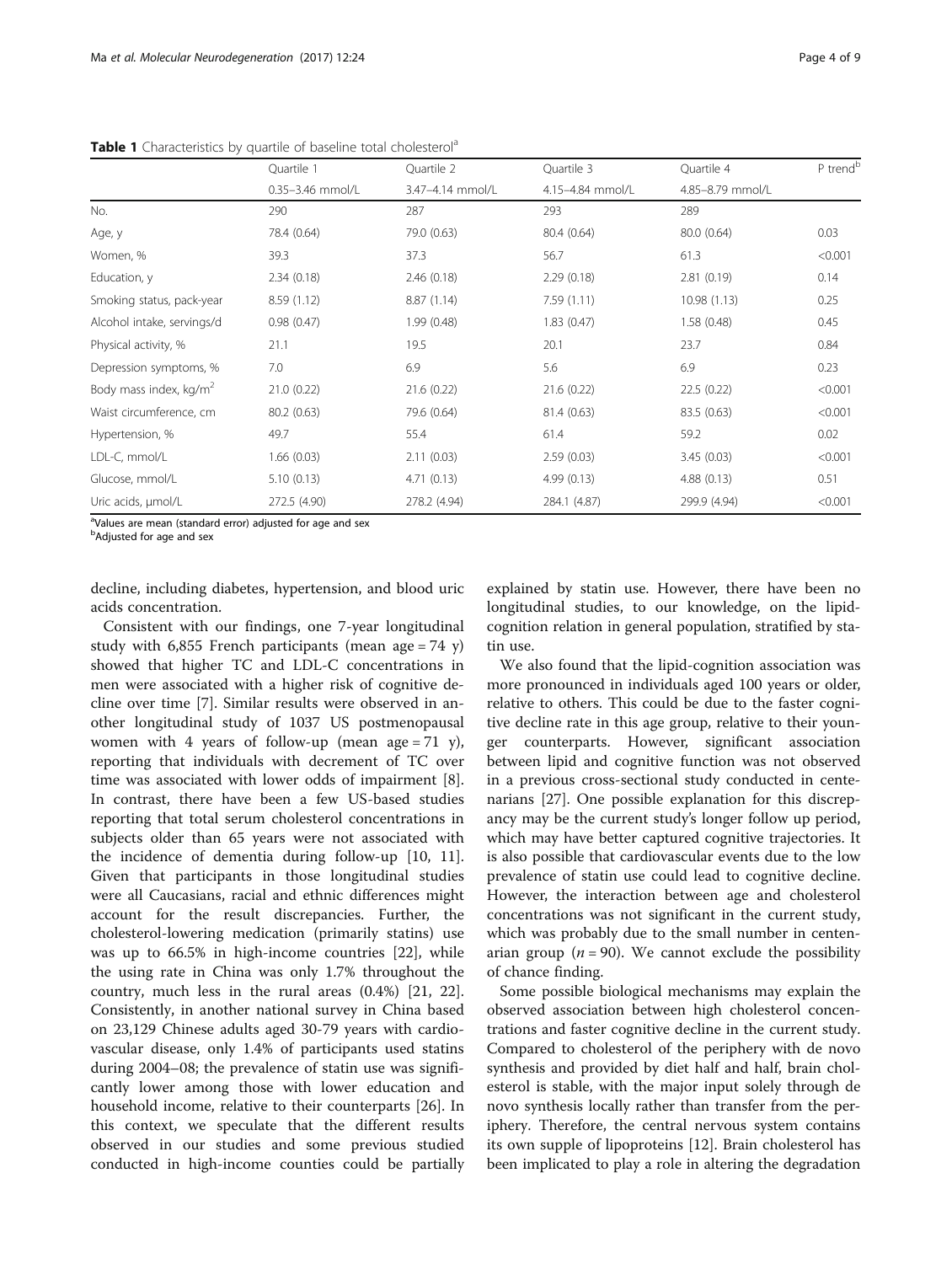<span id="page-4-0"></span>

|                                       | Table 2 Mean difference and 95% confidence interval | in annual cognitive decline according to quartile of lipid concentrations |                                 |                                            |                                                |         |
|---------------------------------------|-----------------------------------------------------|---------------------------------------------------------------------------|---------------------------------|--------------------------------------------|------------------------------------------------|---------|
|                                       | Quartile 1                                          | Quartile 2                                                                | Quartile 3                      | Quartile 4                                 | Cognitive decline for each<br>mmol/L increment | P Trend |
| $\overline{\underline{\smash{\cup}}}$ |                                                     |                                                                           |                                 |                                            |                                                |         |
|                                       | 0.35-3.46 mmol/L                                    | $3.47 - 4.14$ mmol/L                                                      | 4.15-4.84 mmol/L                | 4.85-8.79 mmol/L                           |                                                |         |
| Z                                     | 290                                                 | 287                                                                       | 293                             | 289                                        |                                                |         |
| Median (mmol/L)                       | 2.88                                                | 3.83                                                                      | 4.45                            | 5.38                                       |                                                |         |
| Model 1ª                              | $0$ (ref.)                                          | $(-0.33, 0.13)$<br>$-0.10$ (                                              | $-0.25(-0.49, -0.01)$           | $-0.26(-0.52, -0.003)$                     | $-0.09(-0.16, -0.02)$                          | 0.009   |
| Model 2 <sup>b</sup>                  | $0$ (ref.)                                          | $-0.10(-0.33, 0.13)$                                                      | $-0.26(-0.50, -0.02)$           | $-0.27(-0.52, -0.01)$                      | $-0.09(-0.16, -0.02)$                          | 0.008   |
| Model 3 <sup>c</sup>                  | $O$ (ref.)                                          | $(-0.36, 0.12)$<br>$-0.12$                                                | $-0.28$ $(-0.52, -0.03)$        | $-0.28(-0.54, -0.02)$                      | $-0.10(-0.17, -0.03)$                          | 0.005   |
| <b>LDL-C</b>                          |                                                     |                                                                           |                                 |                                            |                                                |         |
|                                       | 0.20-1.85 mmol/L                                    | 1.86-2.39 mmol/L                                                          | 2.40-2.97 mmol/L                | 2.98-5.69 mmol/L                           |                                                |         |
| Z                                     | 290                                                 | 287                                                                       | 291                             | 291                                        |                                                |         |
| Median (mmol/L)                       | 1.51                                                | 2.14                                                                      | 2.66                            | 3.44                                       |                                                |         |
| Model 1ª                              | $O$ (ref.)                                          | $(-0.47, -0.02)$<br>$-0.24$                                               | $-0.18(-0.43, 0.06)$            | $-0.38(-0.64, -0.12)$                      | $-0.14 (-0.25, -0.03)$                         | 0.01    |
| Model 2 <sup>b</sup>                  | $O$ (ref.)                                          | $(-0.47, -0.02)$<br>$-0.25$                                               | $-0.19(-0.43, 0.06)$            | $-0.40(-0.66, -0.14)$                      | $-0.15(-0.26, -0.04)$                          | 0.008   |
| Model 3 <sup>c</sup>                  | $O$ (ref.)                                          | $-0.26(-0.48, -0.03)$                                                     | $-0.20(-0.45, 0.04)$            | $-0.42(-0.69, -0.16)$                      | $-0.16(-0.27, -0.04)$                          | 0.006   |
| <b>D-SHH</b>                          |                                                     |                                                                           |                                 |                                            |                                                |         |
|                                       | 1.48-3.18 mmol/L                                    | 47 mmol/L<br>$1.22 - 1.$                                                  | $1.01 - 1.21$ mmol/L            | $0.01 - 1.00$ mmol/L                       |                                                |         |
| $\geq$                                | 293                                                 | 286                                                                       | 289                             | 291                                        |                                                |         |
| Median (mmol/L)                       | 0.88                                                | 1.12                                                                      | 1.32                            | 1.70                                       |                                                |         |
| Model 1ª                              | $0$ (ref.)                                          | $0.12 (-0.11, 0.35)$                                                      | $-0.02(-0.26, 0.22)$            | $-0.04 (-0.30, 0.21)$                      | 0.01 (-0.24, 0.27)                             | 0.91    |
| Model 2 <sup>b</sup>                  | $O$ (ref.)                                          | $0.12 (-0.12, 0.35)$<br>-0.03 (-0.27, 0.21)9-0.11, 0.36)                  | $-0.03 (-0.29, 0.22)$<br>9-0.27 | $-0.04 (-0.20, 0.22)$<br>$9 - 0.3$<br>1)66 | $0.02 (-0.23, 0.28)$                           | 0.87    |
| Model 3 <sup>c</sup><br>으             | $0$ (ref.)                                          | $0.10 (-0.14, 0.34)$                                                      | $-0.04(-0.29, 0.21)$            | $-0.05(-0.31, 0.21)$                       | $0.01 (-0.25, 0.27)$                           | 0.93    |
|                                       | $0.13 - 0.67$ mmol/L                                | $0.68 - 0.92$ mmol/L                                                      | $0.93 - 1.32$ mmol/L            | 1.33-8.05 mmol/L                           |                                                |         |
| $\mathbb Z$                           | 287                                                 | 296                                                                       | 287                             | 289                                        |                                                |         |
|                                       |                                                     |                                                                           |                                 |                                            |                                                |         |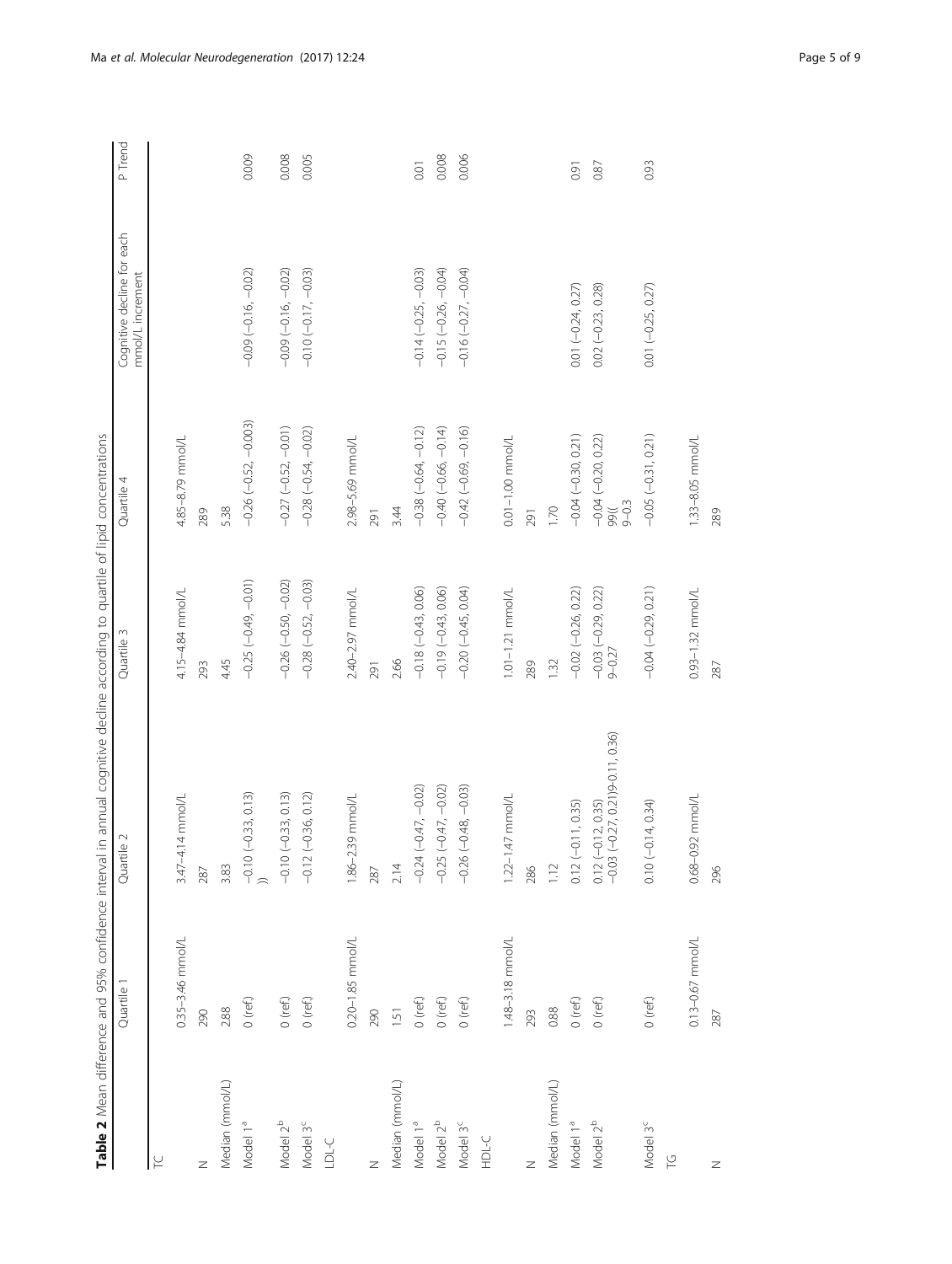Table 2 Mean difference and 95% confidence interval in annual cognitive decline according to quartile of lipid concentrations (Continued) Table 2 Mean difference and 95% confidence interval in annual cognitive decline according to quartile of lipid concentrations (Continued)

| edian (mmol/         |          | 0.79                   | 1.09                 | 89                   |                     |      |
|----------------------|----------|------------------------|----------------------|----------------------|---------------------|------|
| Aodel 1ª             | J (ref.) | $(-0.13, 0.46)$<br>QU. | $0.14 (-0.15, 0.44)$ | $0.16 (-0.13, 0.45)$ | $0.06(-0.02, 0.14)$ | 0.13 |
| Aodel 2 <sup>b</sup> | (nef)    | $(-0.12, 0.47)$        | $0.14 (-0.15, 0.44)$ | $0.16 (-0.12, 0.45)$ | $0.06(-0.02, 0.14)$ | 0.13 |
| hodel 3 <sup>c</sup> | (nef)    | $(-0.13, 0.47)$        | $0.14(-0.16, 0.44)$  | $0.18 (-0.11, 0.47)$ | $0.06(-0.02, 0.14)$ | 0.12 |

Abbreviation: TC total cholesterol, LDL-C low density lipoprotein cholesterol, HDL-C high density lipoprotein cholesterol, TG triglyceride Abbreviation: TC total cholesterol, LDL-C low density lipoprotein cholesterol, HDL-C high density lipoprotein cholesterol, TG triglyceride

Adjusted for age, sex and education (illiteracy, 1-6 years, or ≥6 years) <sup>a</sup>Adjusted for age, sex and education (illiteracy, 1–6 years, or ≥6 years)

Adjusted for age, sex, education, smoking status (non-smoker and smoker (0.7–204, 20.5–44.4, or 44.5–220 pack-year)), alcohol intake (non-drinker and drinker (0.4–2.11, 2.12–4.67, or 4.68–67.7 servings/d)), physical bAdjusted for age, sex, education, smoking status (non-smoker and smoker (0.7–20.4, 20.5–44.4, or 44.5–220 pack-year)), alcohol intake (non-drinker and drinker (0.4–2.11, 2.12–4.67, or 4.68–67.7 servings/d)), physical activities (yes/no), depression symptoms (yes/no)

activities (yes/no), depression symptoms (yes/no)<br>'Adjusted for age, sex, education, smoking status, alcohol intake, physical activity, depression, BMI (<17.5, 17.5–23.0, 23.0–27.9, or ≥28.0 kg/m<sup>3</sup>), waist circumference ( cAdjusted for age, sex, education, smoking status, alcohol intake, physical activity, depression, BMI (<17.5, 17.5–23.0, 23.0–27.9, or ≥28.0 kg/m2), waist circumference (50–73, 74–80, 81–88, or 89–155 cm), hypertension Wes/no), plasma glucose (0.15–3.93, 3.94–4.68, 4.69–5.41, or 542–3.41, or 542–3.04 mmol/L), C-reactive protein (<1, 1–2.9, or ≥3 mg/L) and uric acid (women: <240, 240–340, 240–420, or ≥40–420, or ≥420, and {/L], creactiv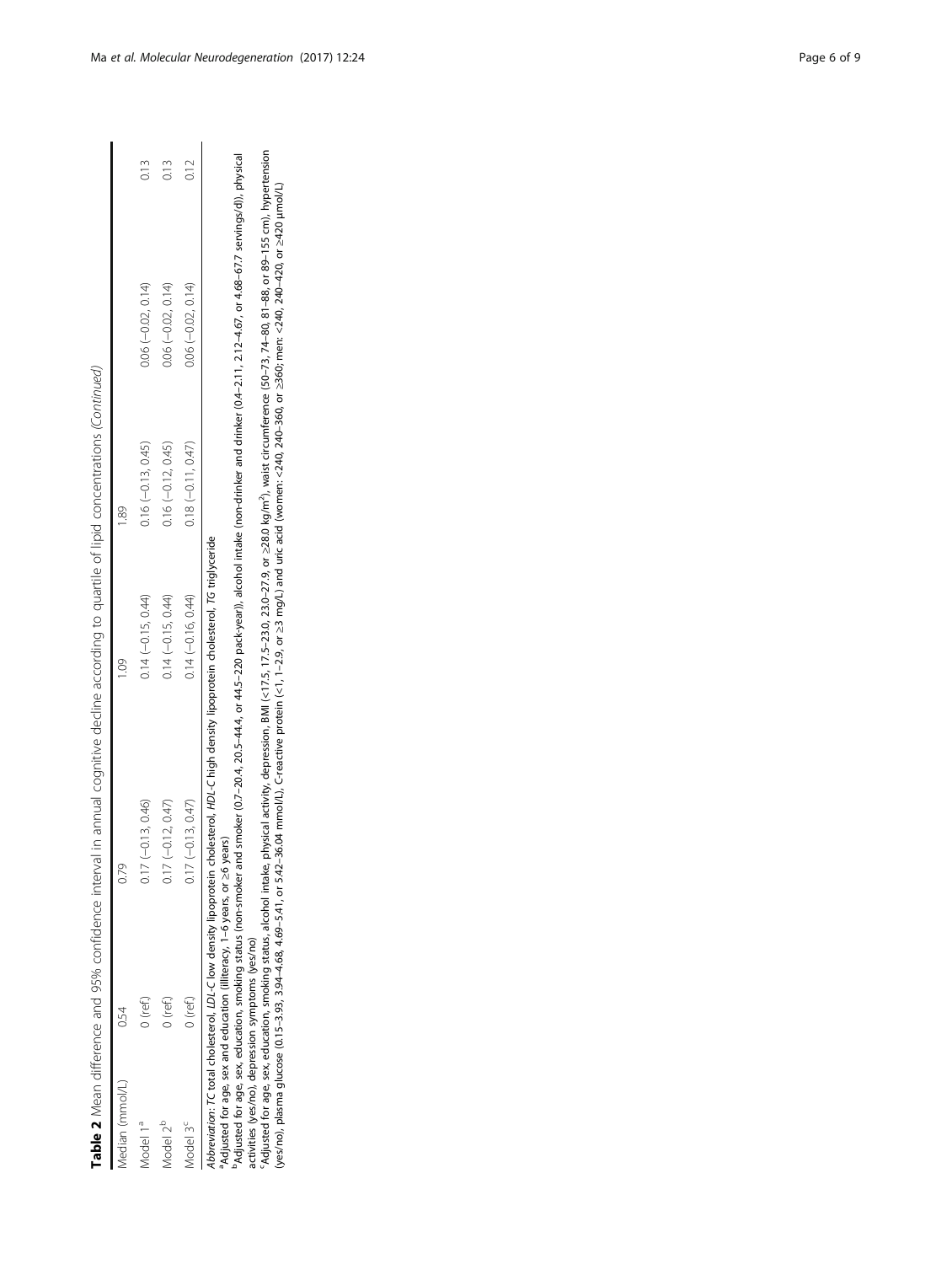<span id="page-6-0"></span>

of the amyloid precursor protein, which could have impact on the accumulation of amyloid beta peptides, contributing to the pathogenesis of dementia [\[12](#page-7-0)]. In addition, hypercholesterolemia is involved in atherogenesis, which could result in macro- and micro- vascular diseases, deteriorating cognitive function both at subclinical [[28](#page-8-0), [29](#page-8-0)] and clinical levels [[30](#page-8-0)].

Strengths of this study include its longitudinal design, inclusion of centenarians, and incorporation of timedependent covariates. However, our study was limited by lack of a comprehensive neuropsychological battery to

capture all detailed aspects of cognitive function. The MMSE is a relatively simple screening tool for dementia. Nevertheless, we measured the MMSE at three time points, which would allow us to capture the global pattern of cognitive change over time. Residual confounding is of concern because we did not collect information on ApoE genotype and dietary intake. Another limitation is high rate of loss to follow-up due to the old age and low education status of our participants. The diagnoses of dementia, Parkinson disease and stroke were not confirmed by review of medical records.

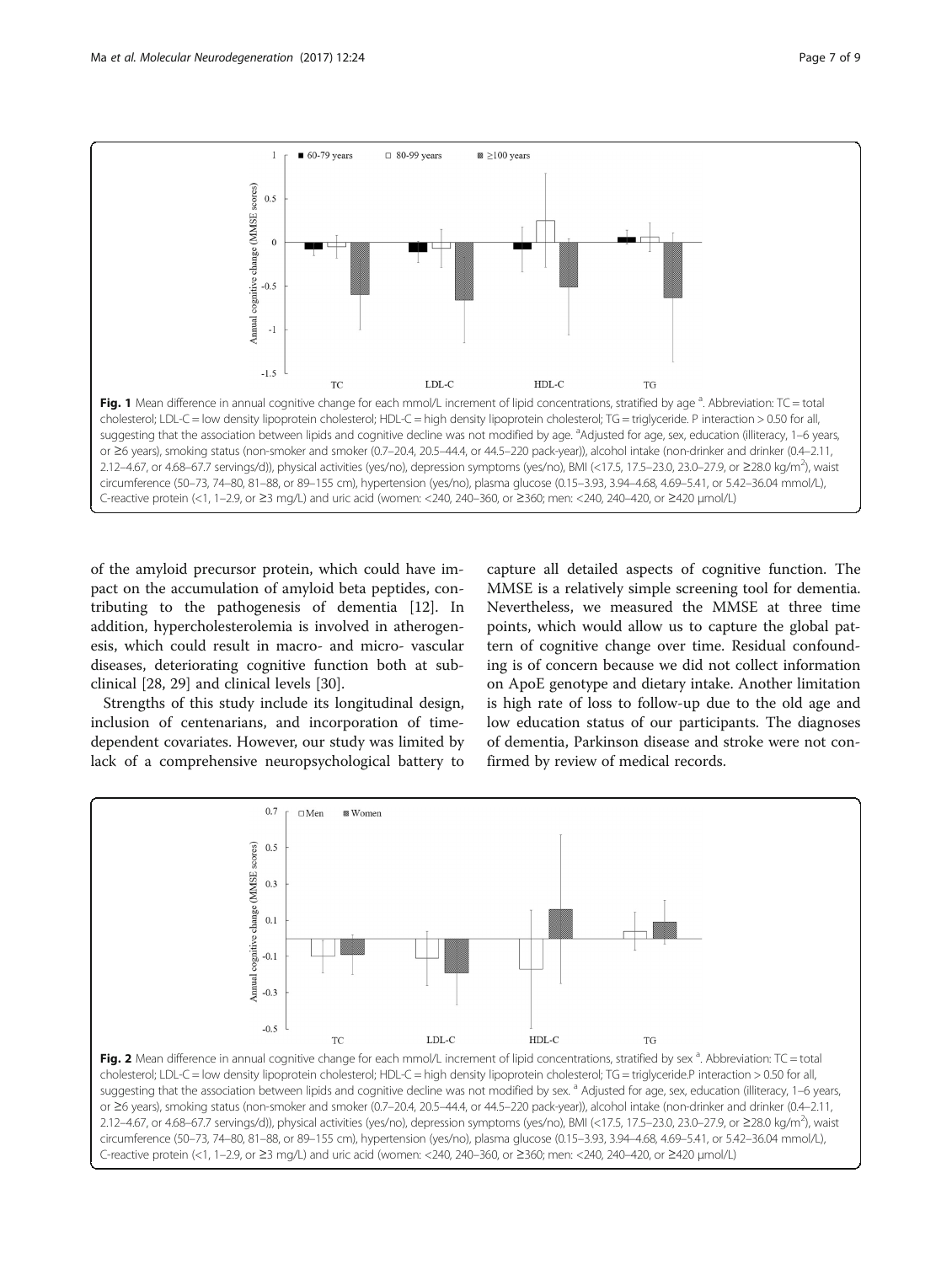# <span id="page-7-0"></span>Conclusions

In conclusion, higher blood concentrations of TC and LDL-C in late-life were associated with faster global cognitive decline in this older Chinese rural population. The associations appeared to be stronger among those aged 100 years or older. Further studies with ApoE data available, larger sample size, and a comprehensive neuropsychological battery to capture specific cognitive effects are warranted to confirm our findings.

# Additional file

[Additional file 1:](dx.doi.org/10.1186/s13024-017-0167-y) Mean difference in annual cognitive change for each mmol/L increment of lipid concentrations, stratified by age. (DOCX 13 kb)

#### Abbreviations

ACC: American College of Cardiology; AHA: American heart association; BMI: Body mass index; CLHLS: Chinese longitudinal healthy longevity survey; HDL-C: Highdensity lipoprotein cholesterol; LDL-C: Low-density lipoprotein cholesterol; MMSE: Mini-mental state examination; TC: Total cholesterol; TG: Triglyceride.

#### Acknowledgements

Not applicable.

# Funding

This work was supported by the National Natural Science Foundation of China (81273160 to X.M.S.); and the National Institute of Neurological Disorders And Stroke at the National Institutes of Health (NINDS 1R21NS087235-01A1 to X.G.).

#### Availability of data and materials

The datasets during and/or analyzed during the current study available from the corresponding author on reasonable request.

#### Authors' contributions

CM analyzed and interpreted the data and was a major contributor in writing the manuscript. ZY participated in drafting/revising the manuscript. PZ participated in drafting/revising the manuscript. JL participated in drafting/revising the manuscript. XS acquired data and participated in drafting/revising the manuscript. XG conceptualized the research, participated in the analysis and interpretation of data and drafting the work, and gave final approval. All authors read and approved the final manuscript.

#### Competing interests

The authors declare that they have no competing interests.

#### Consent for publication

Not applicable.

#### Ethics approval and consent to participate

The study was approved by the Institutional Review Board of Peking University, China. Informed consent was obtained from the participants or their representatives.

#### Author details

<sup>1</sup>Department of Nutritional Sciences, The Pennsylvania State University, University Park, PA 16802, USA. <sup>2</sup> Division of Chronic Disease Control and Community Health, Chinese Center for Disease Control and Prevention, Beijing 102206, China. <sup>3</sup>National Institute of Environmental Health, Chinese Center for Disease Control and Prevention, Beijing 100021, China.

# Received: 14 October 2016 Accepted: 25 February 2017 Published online: 07 March 2017

## References

1. Association As. 2015 Alzheimer's disease facts and figures. Alzheimers Dement. 2015;11(3):332–84.

- 2. Roberts R, Knopman DS. Classification and epidemiology of MCI. Clin Geriatr Med. 2013;29(4):753–72.
- 3. Rodriguez JL, Ferri CP, Acosta D, Guerra M, Huang Y, Jacob KS, et al. Prevalence of dementia in Latin America, India, and China: a populationbased cross-sectional survey. Lancet. 2008;372(9637):464–74.
- 4. Kaffashian S, Dugravot A, Nabi H, Batty GD, Brunner E, Kivimäki M, et al. Predictive utility of the Framingham general cardiovascular disease risk profile for cognitive function evidence from the Whitehall II study. Eur Heart J. 2011;32(18):2326–32.
- 5. Kivipelto M, Helkala EL, Hänninen T, Laakso MP, Hallikainen M, Alhainen K, et al. Midlife vascular risk factors and late-life mild cognitive impairment A population-based study. Neurology. 2001;56(12):1683–9.
- 6. Whitmer RA, Sidney S, Selby J, Johnston SC, Yaffe K. Midlife cardiovascular risk factors and risk of dementia in late life. Neurology. 2005;64(2):277–81.
- 7. Ancelin ML, Ripoche E, Dupuy AM, Samieri C, Rouaud O, Berr C, et al. Gender-specific associations between lipids and cognitive decline in the elderly. Eur Neuropsychopharmacol. 2014;24(7):1056–66.
- 8. Yaffe K, Barrett-Connor E, Lin F, Grady D. Serum Lipoprotein Levels, Statin Use, and Cognitive Function in Older Women. Arch Neurol. 2002;59:378–84.
- 9. Benito-Leon J, Vega-Quiroga S, Villarejo-Galende A, Bermejo-Pareja F. Hypercholesterolemia in elders is associated with slower cognitive decline: a prospective, population-based study (NEDICES). J Neurol Sci. 2015; 350(1-2):69–74.
- 10. Li G, Shofer JB, Kukull WA, Peskind ER, Tsuang DW, Breitner JC, et al. Serum cholesterol and risk of Alzheimer disease: a community-based cohort study. Neurology. 2005;65(7):1045–50.
- 11. Tan AS, Seshadri S, Beiser A, Wilson PWF, Kiel DP, Tocco M, et al. Plasma Total Cholesterol Level as a Risk Factor for Alzheimer Disease: The Framingham Study. Arch Intern Med. 2003;163(9):1053–7.
- 12. Bums M, Duff K. Cholesterol in Alzheimer's disease and tauopathy. Ann N Y Acad Sci. 2002;977:367–75.
- 13. Mauch DH, Nagler K, Schumacher S, Goritz C, Muller EC, Otto A, et al. CNS synaptogenesis promoted by glia-derived cholesterol. Science (New York, NY). 2001;294(5545):1354–7.
- 14. Goritz C, Mauch DH, Nagler K, Pfrieger FW. Role of glia-derived cholesterol in synaptogenesis: new revelations in the synapse-glia affair. J Physiol Paris. 2002;96(3-4):257–63.
- 15. Jick H, Zornberg GL, Jick SS, Seshadri S, Drachman DA. Statins and the risk of dementia. Lancet. 2000;356(9242):1627–31.
- 16. Wolozin B, Kellman W, Ruosseau P, Celesia GG, Siegel G. Decreased prevalence of Alzheimer disease associated with 3-hydroxy-3-methyglutaryl coenzyme A reductase inhibitors. Arch Neurol. 2000;57(10):1439–43.
- 17. Bettermann K, Arnold AM, Williamson J, Rapp S, Sink K, Toole JF, et al. Statins, risk of dementia, and cognitive function: secondary analysis of the ginkgo evaluation of memory study. J Stroke Cerebrovasc Dis. 2012;21(6):436–44.
- 18. Sparks DL, Kryscio RJ, Sabbagh MN, Connor DJ, Sparks LM, Liebsack C. Reduced risk of incident AD with elective statin use in a clinical trial cohort. Curr Alzheimer Res. 2008;5(4):416–21.
- 19. Gu QP, Paulose-Ram R, Burt VL, Kit BK. Prescription Cholesterol-lowering Medication Use in Adults Aged 40 and Over United States, 2003–2012. NCHS Data Brief. 2014;177:1–8.
- 20. Stone NJ, Robinson JG, Lichtenstein AH, Bairey Merz CN, Blum CB, Eckel RH, et al. 2013 ACC/AHA guideline on the treatment of blood cholesterol to reduce atherosclerotic cardiovascular risk in adults: a report of the American College of Cardiology/American Heart Association Task Force on Practice Guidelines. J Am Coll Cardiol. 2014;63(25 Pt B):2889–934.
- 21. Yang J, Chen T, Li W, Liu L, Teo K, Yusuf S, et al. Current Status of Medication Usage for Cardiovascular Disease and Hypertension in China (PURE-China Study). Circulation. 2012;126:A15144.
- 22. Salim Y, Shofiqul I, Chow CK, Rangarajan S, Dagenais G, Diaz R, et al. Use of secondary prevention drugs for cardiovascular disease in the community in high-income, middle-income, and low-income countries (the PURE Study): a prospective epidemiological survey. Lancet. 2011;378(9798):1231–43.
- 23. Yin Z, Shi X, Kraus VB, Brasher MS, Chen H, Liu Y, et al. Gender-dependent association of body mass index and waist circumference with disability in the Chinese oldest old. Obesity (Silver Spring, Md). 2014;22(8):1918–25.
- 24. Yin ZX, Shi XM, Kraus VB, Fitzgerald SM, Qian HZ, Xu JW, et al. High normal plasma triglycerides are associated with preserved cognitive function in Chinese oldest-old. Age Ageing. 2012;41(5):600–6.
- 25. Zeng Y, Vaupel JW. Functional capacity and self-evaluation of health and life of oldest old in China. J Soc ssues. 2002;58(4):733–48.